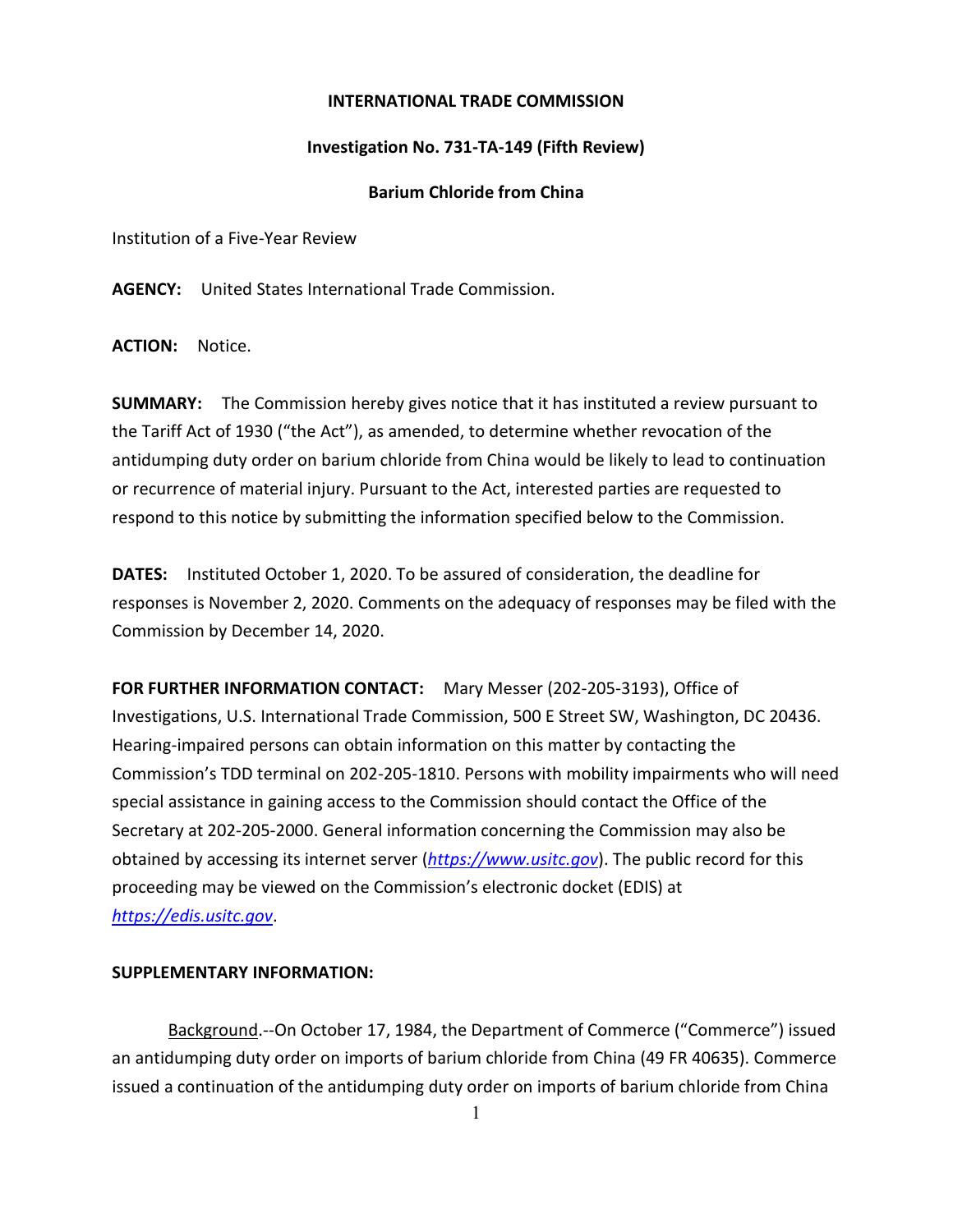following the first five-year review (64 FR 42654, August 5, 1999), second five-year review (69 FR 47405, August 5, 2004), third five-year review (75 FR 36629, June 28, 2010), and fourth fiveyear review (80 FR 68511, November 5, 2015). The Commission is now conducting a fifth review pursuant to section 751(c) of the Act, as amended (19 U.S.C. 1675(c)), to determine whether revocation of the order would be likely to lead to continuation or recurrence of material injury to the domestic industry within a reasonably foreseeable time. Provisions concerning the conduct of this proceeding may be found in the Commission's Rules of Practice and Procedure at 19 CFR Part 201, Subparts A and B, and 19 CFR Part 207, Subparts A and F. The Commission will assess the adequacy of interested party responses to this notice of institution to determine whether to conduct a full review or an expedited review. The Commission's determination in any expedited review will be based on the facts available, which may include information provided in response to this notice.

Definitions.--The following definitions apply to this review:

- (1) *Subject Merchandise* is the class or kind of merchandise that is within the scope of the five-year review, as defined by Commerce.
- (2) The *Subject Country* in this review is China.
- (3) The *Domestic Like Product* is the domestically produced product or products which are like, or in the absence of like, most similar in characteristics and uses with, the *Subject Merchandise*. In its original determination, the Commission defined the *Domestic Like Product* as crystalline and anhydrous barium chloride, excluding high purity barium chloride. In its expedited first and second five-year review determinations, its full third five-year review determination, and its expedited fourth five-year review determination, the Commission found one *Domestic Like Product* coextensive with Commerce's scope: All forms of barium chloride, including crystalline, anhydrous, and high purity. For purposes of responses to this notice, the *Domestic Like Product* is all forms of barium chloride, including crystalline, anhydrous, and high purity.
- (4) The *Domestic Industry* is the U.S. producers as a whole of the *Domestic Like Product*, or those producers whose collective output of the *Domestic Like Product* constitutes a major proportion of the total domestic production of the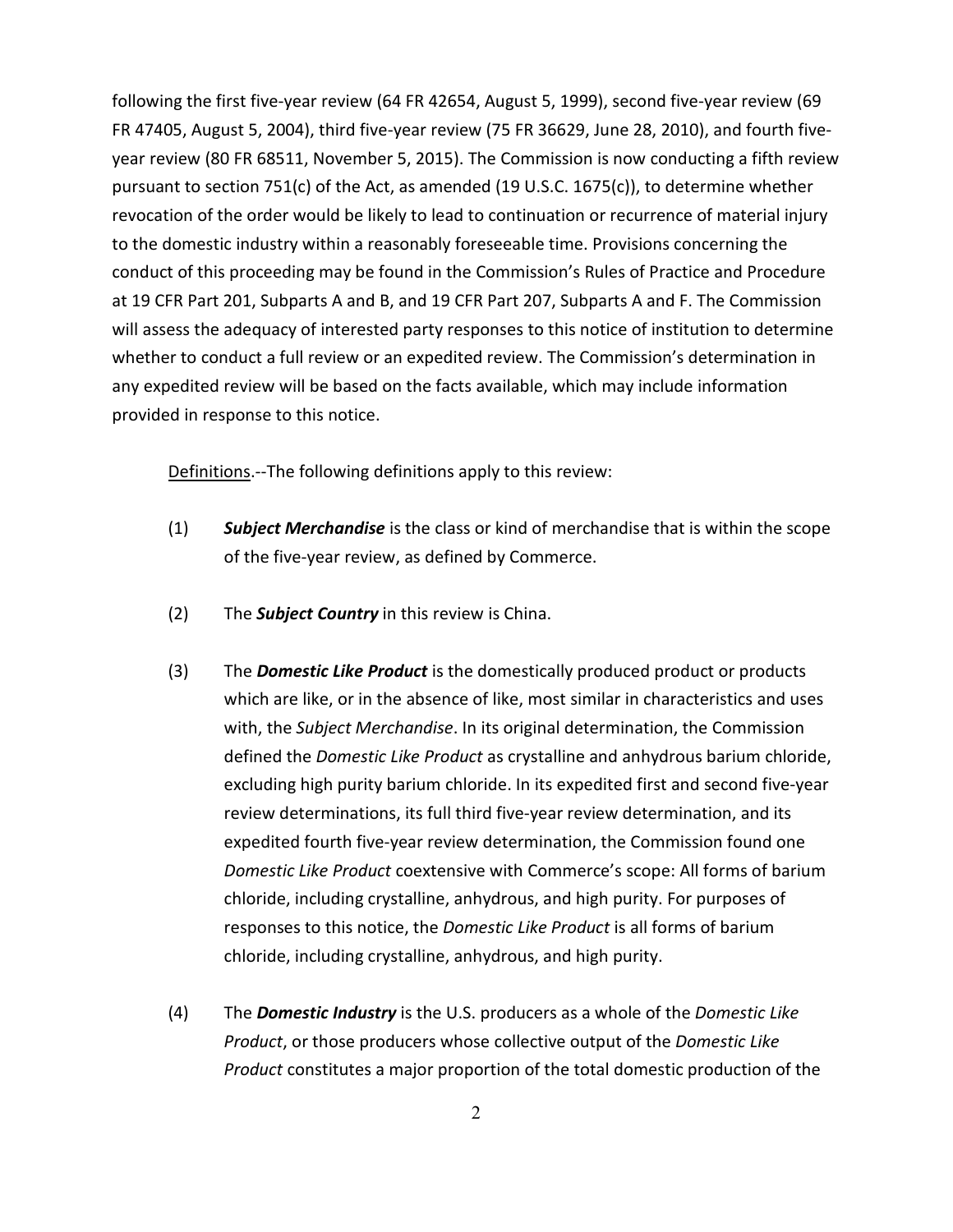product. In its original determination, its expedited first and second five-year review determinations, its full third five-year review determination, and its expedited fourth five-year review determination, the Commission defined the *Domestic Industry* as all domestic producers of the *Domestic Like Product*.

(5) An *Importer* is any person or firm engaged, either directly or through a parent company or subsidiary, in importing the *Subject Merchandise* into the United States from a foreign manufacturer or through its selling agent.

Participation in the proceeding and public service list.--Persons, including industrial users of the *Subject Merchandise* and, if the merchandise is sold at the retail level, representative consumer organizations, wishing to participate in the proceeding as parties must file an entry of appearance with the Secretary to the Commission, as provided in § 201.11(b)(4) of the Commission's rules, no later than 21 days after publication of this notice in the *Federal Register*. The Secretary will maintain a public service list containing the names and addresses of all persons, or their representatives, who are parties to the proceeding.

Former Commission employees who are seeking to appear in Commission five-year reviews are advised that they may appear in a review even if they participated personally and substantially in the corresponding underlying original investigation or an earlier review of the same underlying investigation. The Commission's designated agency ethics official has advised that a five-year review is not the same particular matter as the underlying original investigation, and a five-year review is not the same particular matter as an earlier review of the same underlying investigation for purposes of 18 U.S.C. 207, the post-employment statute for Federal employees, and Commission rule 201.15(b) (19 CFR 201.15(b)), 79 FR 3246 (Jan. 17, 2014), 73 FR 24609 (May 5, 2008). Consequently, former employees are not required to seek Commission approval to appear in a review under Commission rule 19 CFR 201.15, even if the corresponding underlying original investigation or an earlier review of the same underlying investigation was pending when they were Commission employees. For further ethics advice on this matter, contact Charles Smith, Office of the General Counsel, at 202-205-3408.

Limited disclosure of business proprietary information (BPI) under an administrative protective order (APO) and APO service list.--Pursuant to § 207.7(a) of the Commission's rules, the Secretary will make BPI submitted in this proceeding available to authorized applicants under the APO issued in the proceeding, provided that the application is made no later than 21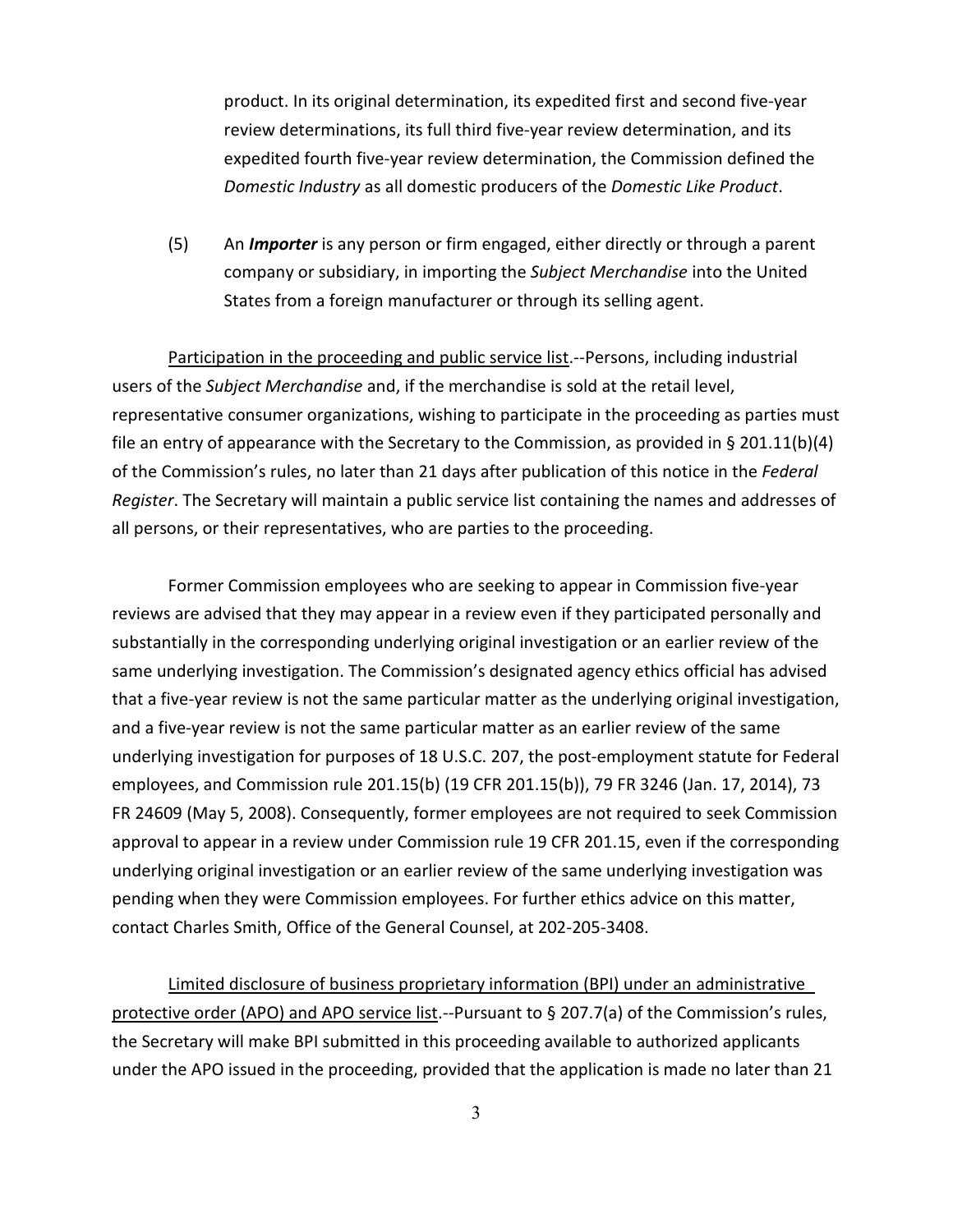days after publication of this notice in the *Federal Register*. Authorized applicants must represent interested parties, as defined in 19 U.S.C. 1677(9), who are parties to the proceeding. A separate service list will be maintained by the Secretary for those parties authorized to receive BPI under the APO.

Certification.--Pursuant to § 207.3 of the Commission's rules, any person submitting information to the Commission in connection with this proceeding must certify that the information is accurate and complete to the best of the submitter's knowledge. In making the certification, the submitter will acknowledge that information submitted in response to this request for information and throughout this proceeding or other proceeding may be disclosed to and used: (i) by the Commission, its employees and Offices, and contract personnel (a) for developing or maintaining the records of this or a related proceeding, or (b) in internal investigations, audits, reviews, and evaluations relating to the programs, personnel, and operations of the Commission including under 5 U.S.C. Appendix 3; or (ii) by U.S. government employees and contract personnel, solely for cybersecurity purposes. All contract personnel will sign appropriate nondisclosure agreements.

Written submissions.--Pursuant to § 207.61 of the Commission's rules, each interested party response to this notice must provide the information specified below. The deadline for filing such responses is November 2, 2020. Pursuant to § 207.62(b) of the Commission's rules, eligible parties (as specified in Commission rule 207.62(b)(1)) may also file comments concerning the adequacy of responses to the notice of institution and whether the Commission should conduct an expedited or full review. The deadline for filing such comments is December 14, 2020. All written submissions must conform with the provisions of § 201.8 of the Commission's rules; any submissions that contain BPI must also conform with the requirements of §§ 201.6, 207.3, and 207.7 of the Commission's rules. The Commission's *Handbook on Filing Procedures*, available on the Commission's website at

[https://www.usitc.gov/documents/handbook\\_on\\_filing\\_procedures.pdf,](https://www.usitc.gov/documents/handbook_on_filing_procedures.pdf) elaborates upon the Commission's procedures with respect to filings. Also, in accordance with §§ 201.16(c) and 207.3 of the Commission's rules, each document filed by a party to the proceeding must be served on all other parties to the proceeding (as identified by either the public or APO service list as appropriate), and a certificate of service must accompany the document (if you are not a party to the proceeding you do not need to serve your response).

4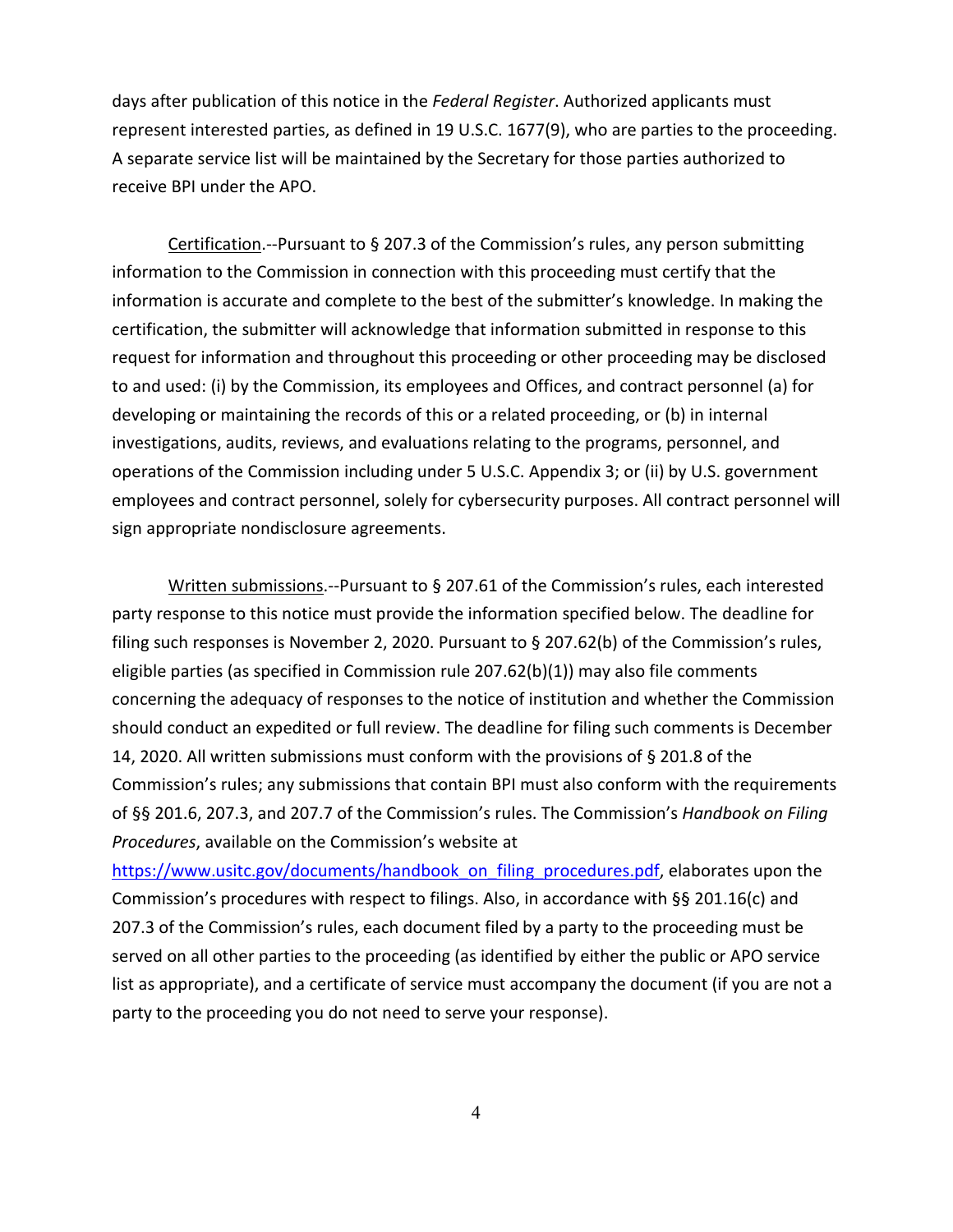Please note the Secretary's Office will accept only electronic filings at this time. Filings must be made through the Commission's Electronic Document Information System (EDIS, [https://edis.usitc.gov\)](https://edis.usitc.gov/). No in-person paper-based filings or paper copies of any electronic filings will be accepted until further notice.

No response to this request for information is required if a currently valid Office of Management and Budget ("OMB") number is not displayed; the OMB number is 3117 0016/USITC No. 20-5-471, expiration date June 30, 2023. Public reporting burden for the request is estimated to average 15 hours per response. Please send comments regarding the accuracy of this burden estimate to the Office of Investigations, U.S. International Trade Commission, 500 E Street SW, Washington, DC 20436.

Inability to provide requested information.--Pursuant to § 207.61(c) of the Commission's rules, any interested party that cannot furnish the information requested by this notice in the requested form and manner shall notify the Commission at the earliest possible time, provide a full explanation of why it cannot provide the requested information, and indicate alternative forms in which it can provide equivalent information. If an interested party does not provide this notification (or the Commission finds the explanation provided in the notification inadequate) and fails to provide a complete response to this notice, the Commission may take an adverse inference against the party pursuant to § 776(b) of the Act (19 U.S.C. 1677e(b)) in making its determination in the review.

**INFORMATION TO BE PROVIDED IN RESPONSE TO THIS NOTICE OF INSTITUTION:** As used below, the term "firm" includes any related firms.

- (1) The name and address of your firm or entity (including World Wide Web address) and name, telephone number, fax number, and E-mail address of the certifying official.
- (2) A statement indicating whether your firm/entity is an interested party under 19 U.S.C. 1677(9) and if so, how, including whether your firm/entity is a U.S. producer of the *Domestic Like Product*, a U.S. union or worker group, a U.S. importer of the *Subject Merchandi*se, a foreign producer or exporter of the *Subject Merchandise*, a U.S. or foreign trade or business association (a majority of whose members are interested parties under the statute), or another interested party (including an explanation). If you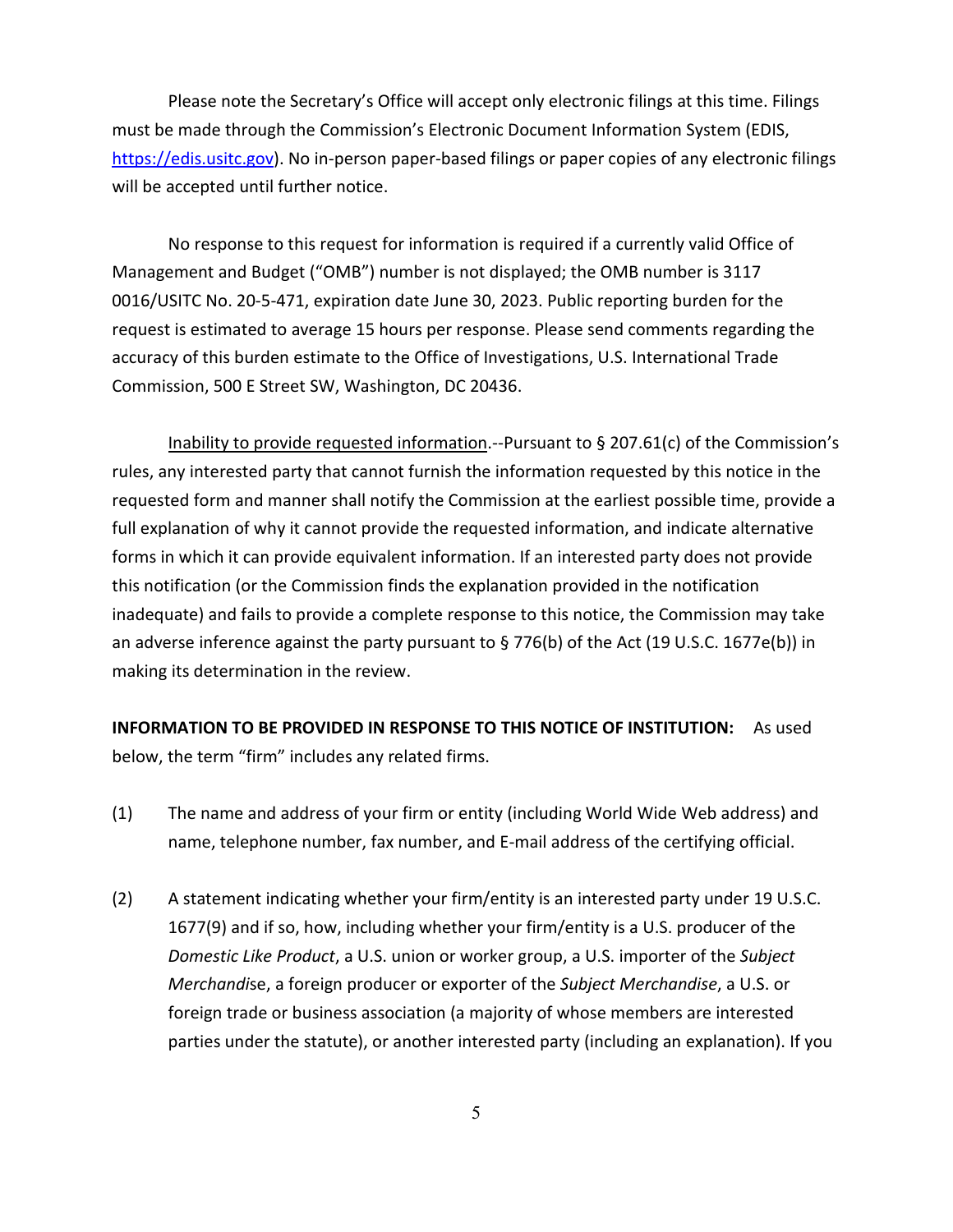are a union/worker group or trade/business association, identify the firms in which your workers are employed or which are members of your association.

- (3) A statement indicating whether your firm/entity is willing to participate in this proceeding by providing information requested by the Commission.
- (4) A statement of the likely effects of the revocation of the antidumping duty order on the *Domestic Industry* in general and/or your firm/entity specifically. In your response, please discuss the various factors specified in section 752(a) of the Act (19 U.S.C. 1675a(a)) including the likely volume of subject imports, likely price effects of subject imports, and likely impact of imports of *Subject Merchandise* on the *Domestic Industry*.
- (5) A list of all known and currently operating U.S. producers of the *Domestic Like Product*. Identify any known related parties and the nature of the relationship as defined in § 771(4)(B) of the Act (19 U.S.C. 1677(4)(B)).
- (6) A list of all known and currently operating U.S. importers of the *Subject Merchandise* and producers of the *Subject Merchandise* in the *Subject Country* that currently export or have exported *Subject Merchandise* to the United States or other countries after 2014.
- (7) A list of 3-5 leading purchasers in the U.S. market for the *Domestic Like Product* and the *Subject Merchandise* (including street address, World Wide Web address, and the name, telephone number, fax number, and E-mail address of a responsible official at each firm).
- (8) A list of known sources of information on national or regional prices for the *Domestic Like Product* or the *Subject Merchandise* in the U.S. or other markets.
- (9) If you are a U.S. producer of the *Domestic Like Product*, provide the following information on your firm's operations on that product during calendar year 2019, except as noted (report quantity data in pounds and value data in U.S. dollars, f.o.b. plant). If you are a union/worker group or trade/business association, provide the information, on an aggregate basis, for the firms in which your workers are employed/which are members of your association.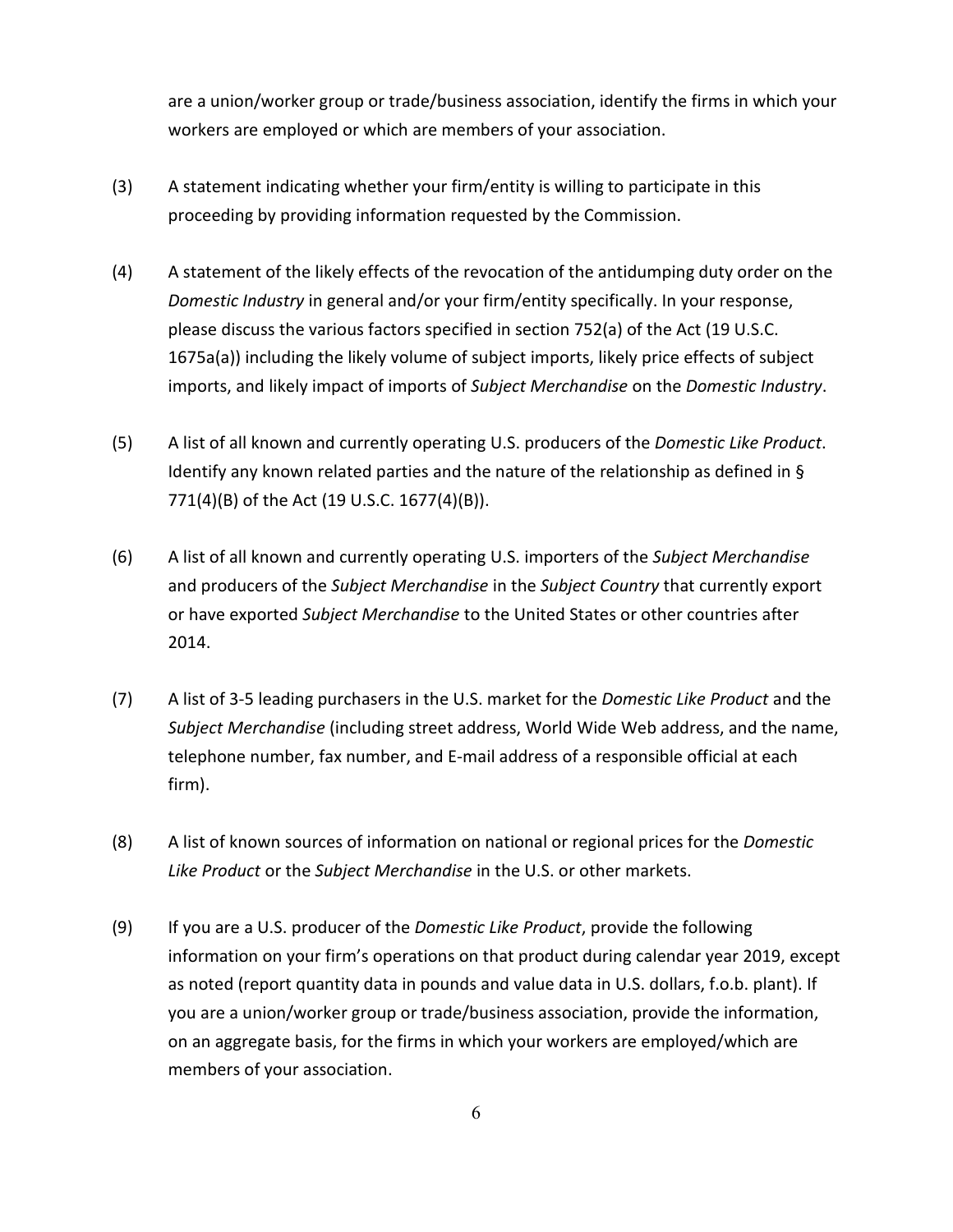- (a) Production (quantity) and, if known, an estimate of the percentage of total U.S. production of the *Domestic Like Product* accounted for by your firm's(s') production;
- (b) Capacity (quantity) of your firm to produce the *Domestic Like Product* (that is, the level of production that your establishment(s) could reasonably have expected to attain during the year, assuming normal operating conditions (using equipment and machinery in place and ready to operate), normal operating levels (hours per week/weeks per year), time for downtime, maintenance, repair, and cleanup, and a typical or representative product mix);
- (c) the quantity and value of U.S. commercial shipments of the *Domestic Like Product* produced in your U.S. plant(s);
- (d) the quantity and value of U.S. internal consumption/company transfers of the *Domestic Like Product* produced in your U.S. plant(s); and
- (e) the value of (i) net sales, (ii) cost of goods sold (COGS), (iii) gross profit, (iv) selling, general and administrative (SG&A) expenses, and (v) operating income of the *Domestic Like Product* produced in your U.S. plant(s) (include both U.S. and export commercial sales, internal consumption, and company transfers) for your most recently completed fiscal year (identify the date on which your fiscal year ends).
- (10) If you are a U.S. importer or a trade/business association of U.S. importers of the *Subject Merchandise* from the *Subject Country*, provide the following information on your firm's(s') operations on that product during calendar year 2019 (report quantity data in pounds and value data in U.S. dollars). If you are a trade/business association, provide the information, on an aggregate basis, for the firms which are members of your association.
	- (a) The quantity and value (landed, duty-paid but not including antidumping duties) of U.S. imports and, if known, an estimate of the percentage of total U.S. imports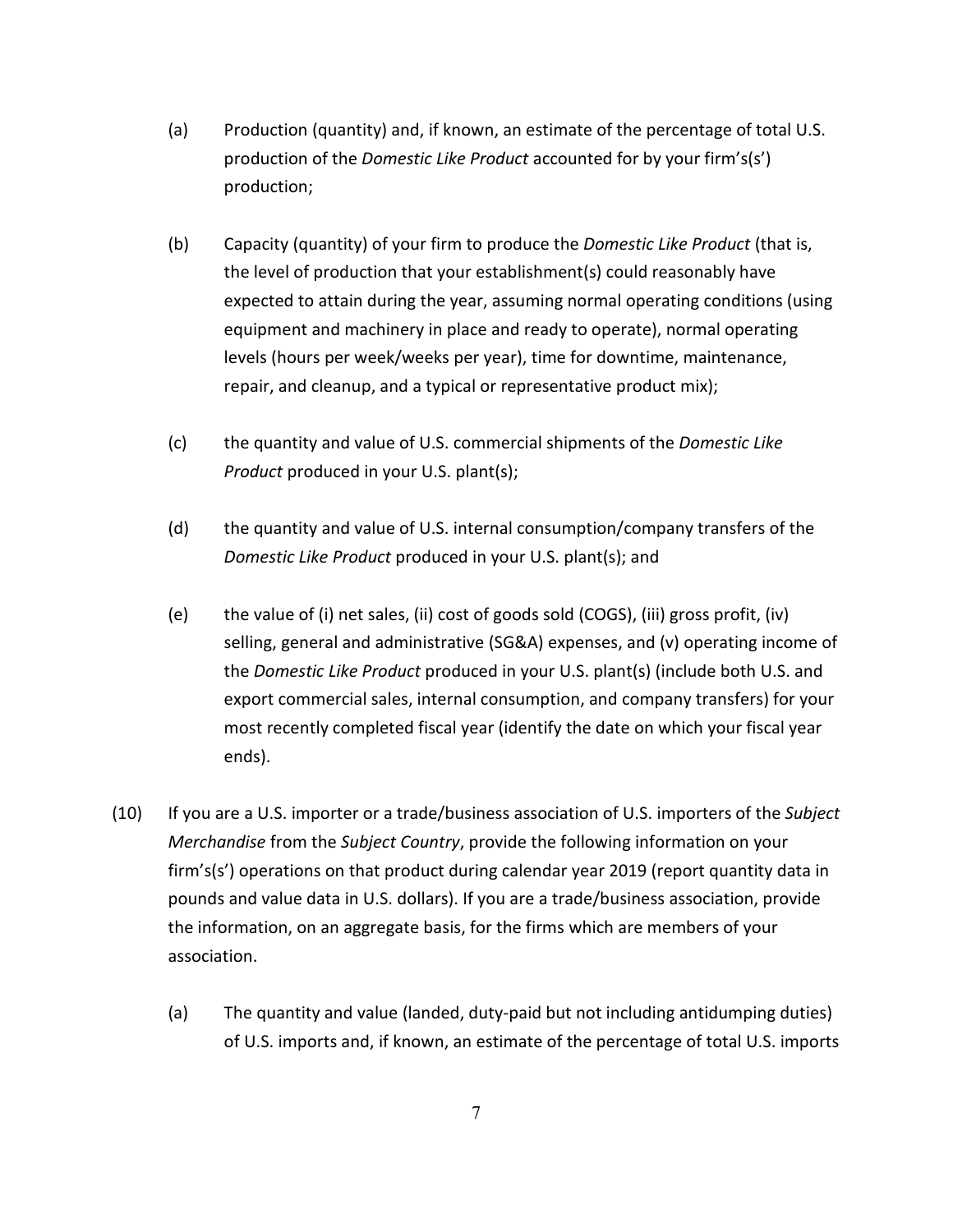of *Subject Merchandise* from the *Subject Country* accounted for by your firm's(s') imports;

- (b) the quantity and value (f.o.b. U.S. port, including antidumping duties) of U.S. commercial shipments of *Subject Merchandise* imported from the *Subject Country*; and
- (c) the quantity and value (f.o.b. U.S. port, including antidumping duties) of U.S. internal consumption/company transfers of *Subject Merchandise* imported from the *Subject Country*.
- (11) If you are a producer, an exporter, or a trade/business association of producers or exporters of the *Subject Merchandise* in the *Subject Country*, provide the following information on your firm's(s') operations on that product during calendar year 2019 (report quantity data in pounds and value data in U.S. dollars, landed and duty-paid at the U.S. port but not including antidumping duties). If you are a trade/business association, provide the information, on an aggregate basis, for the firms which are members of your association.
	- (a) Production (quantity) and, if known, an estimate of the percentage of total production of *Subject Merchandise* in the *Subject Country* accounted for by your firm's(s') production;
	- (b) Capacity (quantity) of your firm(s) to produce the *Subject Merchandise* in the *Subject Country* (that is, the level of production that your establishment(s) could reasonably have expected to attain during the year, assuming normal operating conditions (using equipment and machinery in place and ready to operate), normal operating levels (hours per week/weeks per year), time for downtime, maintenance, repair, and cleanup, and a typical or representative product mix); and
	- (c) the quantity and value of your firm's(s') exports to the United States of *Subject Merchandise* and, if known, an estimate of the percentage of total exports to the United States of *Subject Merchandise* from the *Subject Country* accounted for by your firm's(s') exports.